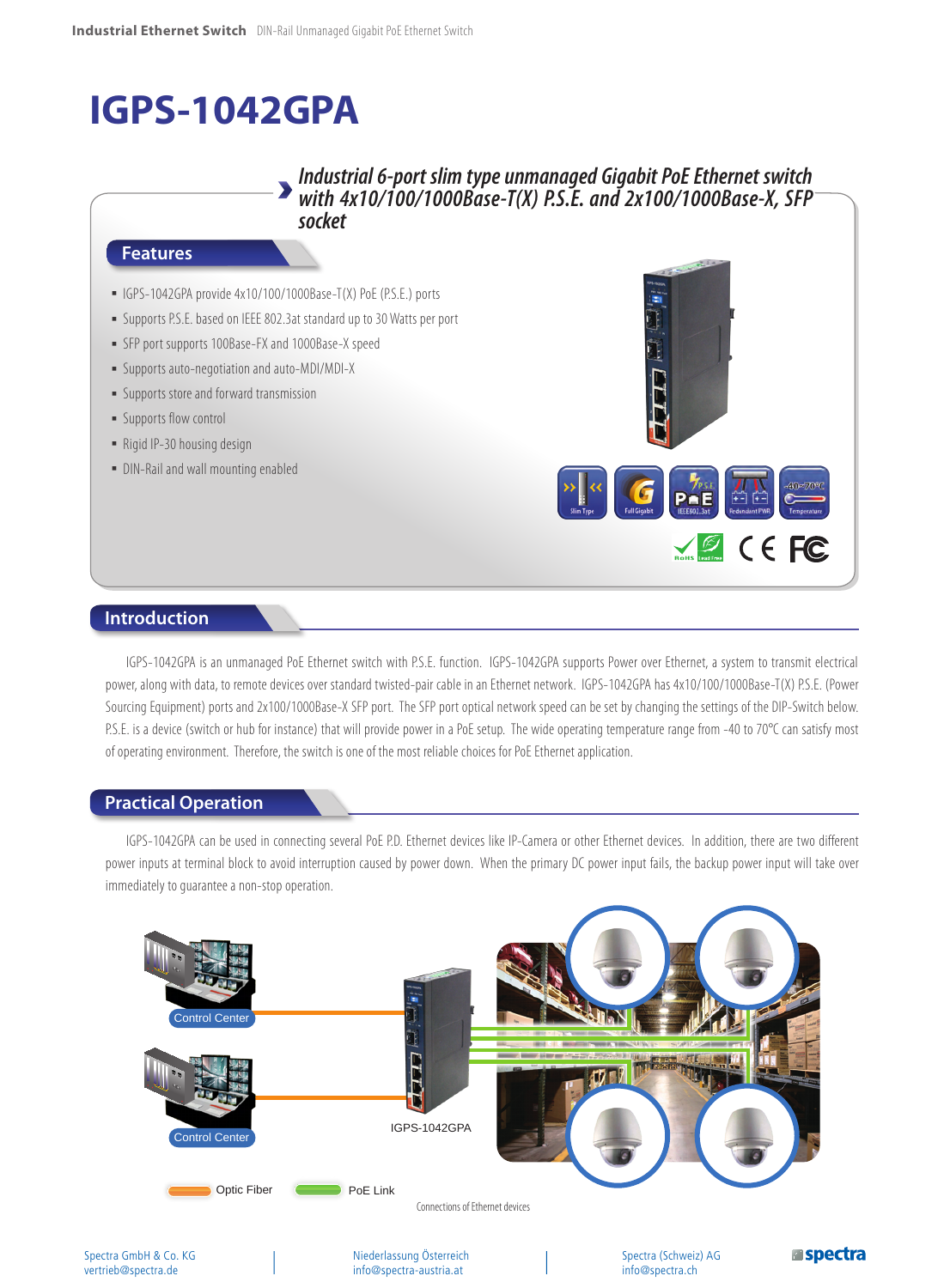## **PoE Pin Definition**

| 10/100Base-T(X) P.S.E. RJ-45 Port |                                  |  |  |  |  |
|-----------------------------------|----------------------------------|--|--|--|--|
| <b>RJ-45 Pin Definition</b>       |                                  |  |  |  |  |
| Pin No.                           | <b>Description</b>               |  |  |  |  |
| #1                                | TD+ with PoE Power input +       |  |  |  |  |
| #2                                | TD- with PoE Power input +       |  |  |  |  |
| #3                                | RD+ with PoE Power input -       |  |  |  |  |
| #6                                | <b>RD-with PoE Power input -</b> |  |  |  |  |

| 1000Base-T P.S.E. RJ-45 Port |                               |  |  |  |  |  |
|------------------------------|-------------------------------|--|--|--|--|--|
| <b>RJ-45 Pin Definition</b>  |                               |  |  |  |  |  |
| Pin No.                      | <b>Description</b>            |  |  |  |  |  |
| #1                           | BI DA+ with PoE Power input + |  |  |  |  |  |
| #2                           | BI DA- with PoE Power input + |  |  |  |  |  |
| #3                           | BI DB+ with PoE Power input - |  |  |  |  |  |
| #4                           | BI DC+                        |  |  |  |  |  |
| #5                           | BI DC-                        |  |  |  |  |  |
| #6                           | BI DB- with PoE Power input - |  |  |  |  |  |
| #7                           | BI DD+                        |  |  |  |  |  |
| #8                           | BI DD-                        |  |  |  |  |  |



(Unit=mm)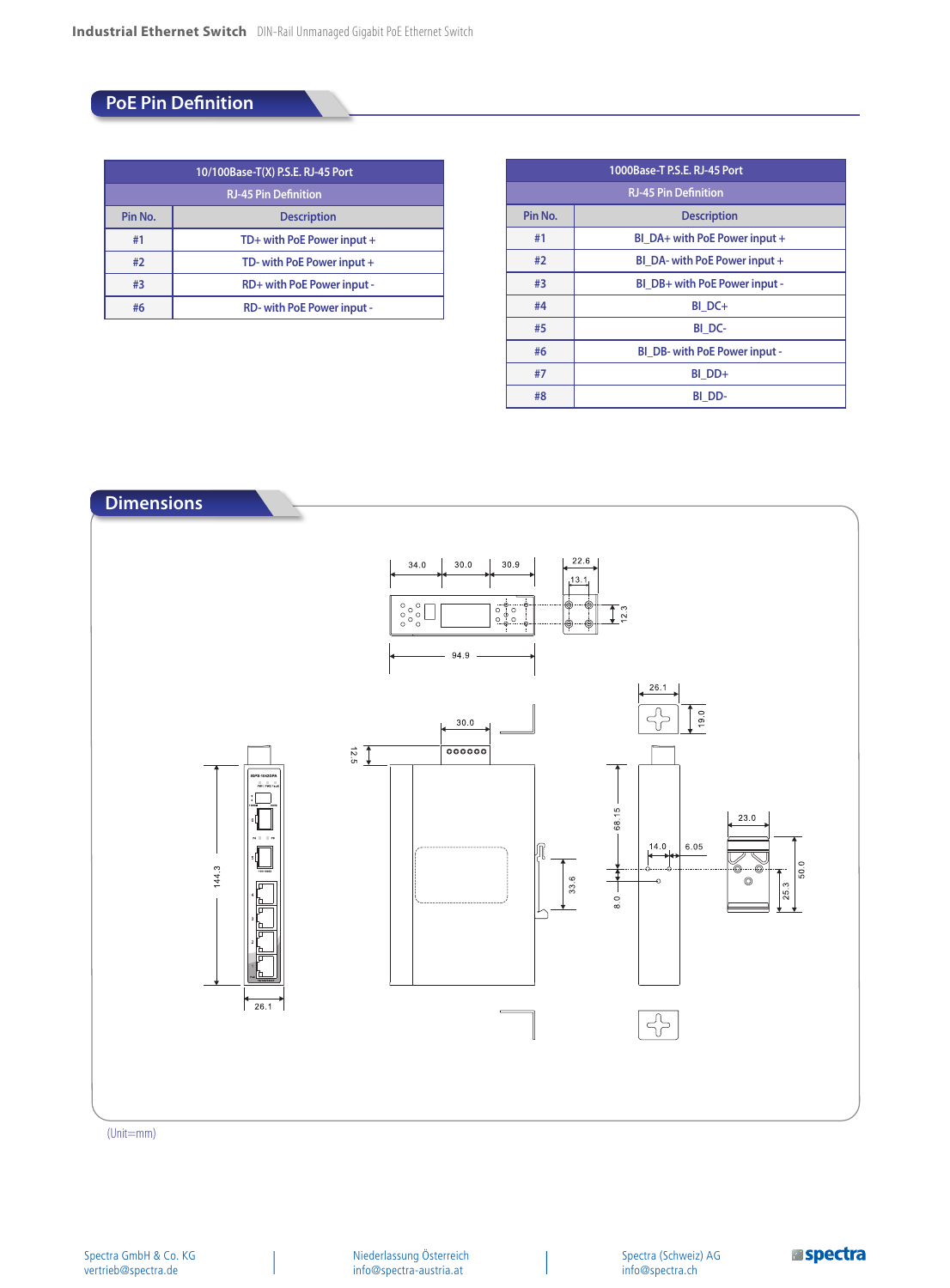# **Specifications**

| <b>ORing Switch Model</b>                                                    | <b>IGPS-1042GPA</b>                                                                                                                                                                                                       |  |  |  |  |  |  |
|------------------------------------------------------------------------------|---------------------------------------------------------------------------------------------------------------------------------------------------------------------------------------------------------------------------|--|--|--|--|--|--|
| <b>Physical Ports</b>                                                        |                                                                                                                                                                                                                           |  |  |  |  |  |  |
| 10/100/1000Base-T(X) Ports in RJ45 with P.S.E. Auto<br>MDI/MDIX              | $\overline{4}$                                                                                                                                                                                                            |  |  |  |  |  |  |
| 100/1000Base-X SFP port                                                      | 2                                                                                                                                                                                                                         |  |  |  |  |  |  |
| <b>Technology</b>                                                            |                                                                                                                                                                                                                           |  |  |  |  |  |  |
| <b>Ethernet Standards</b>                                                    | IEEE 802.3 for 10Base-T<br>IEEE 802.3u for 100Base-TX<br>IEEE 802.3ab for 1000Base-T<br>IEEE 802.3z for 1000Base-X<br>IEEE 802.3x for Flow control<br>IEEE 802.3at PoE specification (up to 30 Watts per port for P.S.E.) |  |  |  |  |  |  |
| <b>MAC Table</b>                                                             | 1K MAC addresses                                                                                                                                                                                                          |  |  |  |  |  |  |
| Processing                                                                   | Store-and-Forward                                                                                                                                                                                                         |  |  |  |  |  |  |
| <b>LED Indicators</b>                                                        |                                                                                                                                                                                                                           |  |  |  |  |  |  |
| Power indicator                                                              | Green: Power LED x 2                                                                                                                                                                                                      |  |  |  |  |  |  |
| <b>Fault indicator</b>                                                       | Amber: Indicate PWR1 or PWR2 failure                                                                                                                                                                                      |  |  |  |  |  |  |
| 10/100/1000Base-T(X) RJ45 port indicator and PoE<br>indicator (P1 $\sim$ P4) | Green for port Link/Act.<br>Green for power injected.                                                                                                                                                                     |  |  |  |  |  |  |
| 100/1000Base-X SFP port indicator                                            | Green for port Link/Act.                                                                                                                                                                                                  |  |  |  |  |  |  |
| <b>SFP Speed DIP-Switch</b>                                                  |                                                                                                                                                                                                                           |  |  |  |  |  |  |
| DIP-Switch 1/2                                                               | DIP-Switch 1 (ON) and DIP-Switch 2 (ON) : SFP speed setting to 100Mbps<br>DIP-Switch 1 (OFF) and DIP-Switch 2 (OFF) : SFP speed setting to 1000Mbps                                                                       |  |  |  |  |  |  |
| <b>DIP-Switch</b>                                                            |                                                                                                                                                                                                                           |  |  |  |  |  |  |
| DIP-Switch 1                                                                 | Power-1 failed warning : (ON) enable, (OFF) disable                                                                                                                                                                       |  |  |  |  |  |  |
| DIP-Switch 2                                                                 | Power-2 failed warning : (ON) enable, (OFF) disable                                                                                                                                                                       |  |  |  |  |  |  |
| <b>Fault contact</b>                                                         |                                                                                                                                                                                                                           |  |  |  |  |  |  |
| Relay                                                                        | Relay output to carry capacity of 1A at 24VDC                                                                                                                                                                             |  |  |  |  |  |  |
| Power                                                                        |                                                                                                                                                                                                                           |  |  |  |  |  |  |
| Redundant Input power                                                        | Dual DC inputs. 50~57VDC on 6-pin terminal block.                                                                                                                                                                         |  |  |  |  |  |  |
| Power consumption (Typ.)                                                     | 6.3 Watts                                                                                                                                                                                                                 |  |  |  |  |  |  |
| Overload current protection                                                  | Present                                                                                                                                                                                                                   |  |  |  |  |  |  |
| Reverse polarity protection                                                  | <b>Not Present</b>                                                                                                                                                                                                        |  |  |  |  |  |  |
| <b>Physical Characteristics</b>                                              |                                                                                                                                                                                                                           |  |  |  |  |  |  |
| <b>Enclosure</b>                                                             | $IP-30$                                                                                                                                                                                                                   |  |  |  |  |  |  |
| Dimensions (W x D x H)                                                       | 26.1 (W) x 94.9 (D) x 144.3 (H) mm (1.03 x 3.74 x 5.68 inches)                                                                                                                                                            |  |  |  |  |  |  |
| Weight (g)                                                                   | 410q                                                                                                                                                                                                                      |  |  |  |  |  |  |
| <b>Environmental</b>                                                         |                                                                                                                                                                                                                           |  |  |  |  |  |  |
| Storage temperature                                                          | $-40$ to 85 $\degree$ C ( $-40$ to 185 $\degree$ F)                                                                                                                                                                       |  |  |  |  |  |  |
| Operating temperature                                                        | -40 to 70°C (-40 to 158°F)                                                                                                                                                                                                |  |  |  |  |  |  |
| <b>Operating humidity</b>                                                    | 5% to 95% Non-condensing                                                                                                                                                                                                  |  |  |  |  |  |  |
| Regulatory Approvals                                                         |                                                                                                                                                                                                                           |  |  |  |  |  |  |
| EMI                                                                          | FCC Part 15, CISPR (EN55022) class A<br>EN61000-4-2 (ESD), EN61000-4-3 (RS), EN61000-4-4 (EFT), EN61000-4-5 (Surge), EN61000-4-6 (CS), EN61000-4-8,                                                                       |  |  |  |  |  |  |
| <b>EMS</b>                                                                   | EN61000-4-11                                                                                                                                                                                                              |  |  |  |  |  |  |
| Shock                                                                        | IEC60068-2-27                                                                                                                                                                                                             |  |  |  |  |  |  |
| <b>Free Fall</b>                                                             | IEC60068-2-32                                                                                                                                                                                                             |  |  |  |  |  |  |
| Vibration<br>Safety                                                          | IEC60068-2-6<br>EN60950-1                                                                                                                                                                                                 |  |  |  |  |  |  |
| Warranty                                                                     | 5 years                                                                                                                                                                                                                   |  |  |  |  |  |  |
|                                                                              |                                                                                                                                                                                                                           |  |  |  |  |  |  |